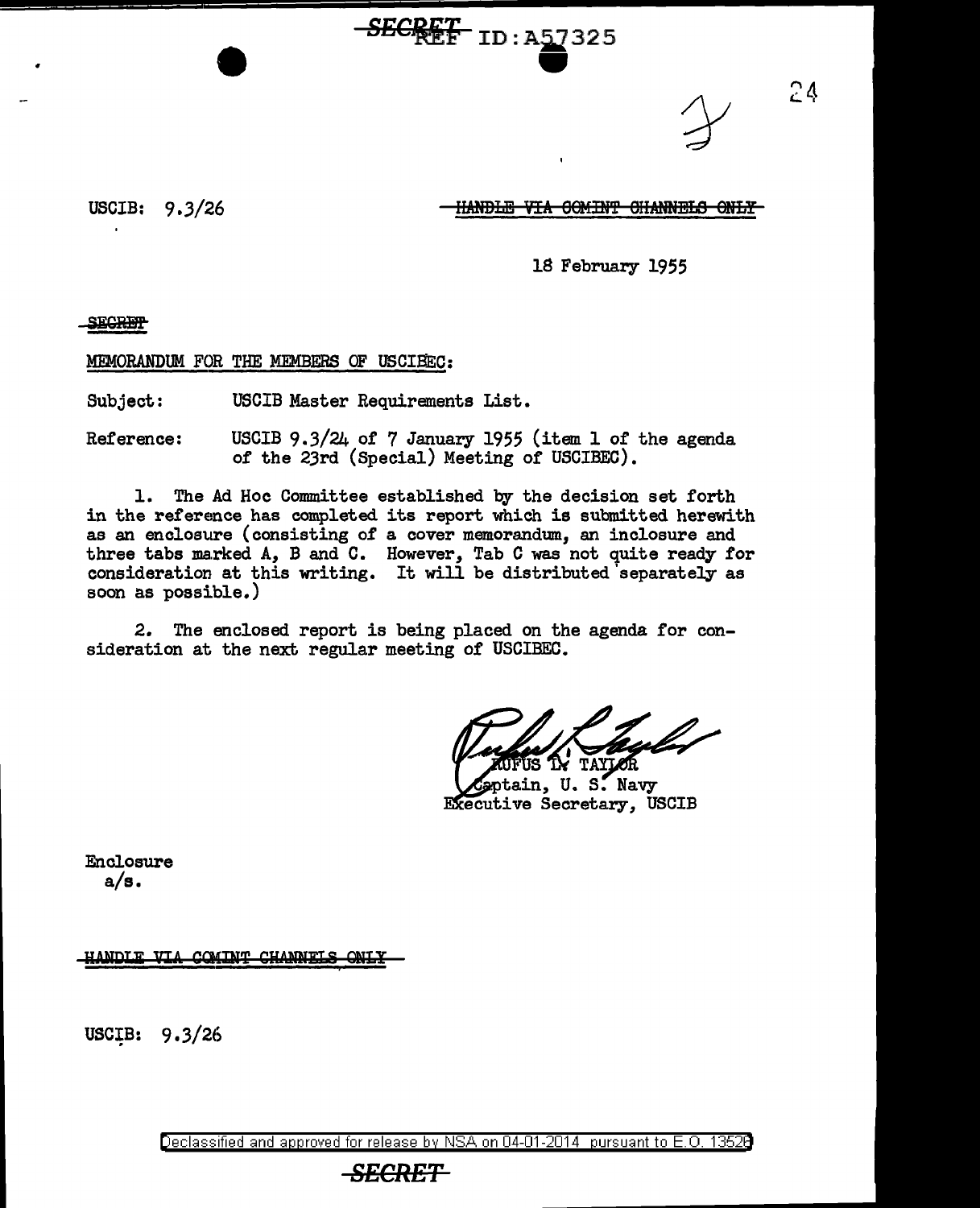



NATIONAL SECURITY AGENCY WASHINGTON 25, D. C.

Serial:

15 FEB 1955

**SECRET** 

MEMORANDUM FOR THE CHAIRMAN, USCIBEC

SUBJECT: Draft Report, Master Requirements List

Reference: USCIB 9·3/19 of 13 Dec 54

Appended as an inclosure is a report drafted by the ad hoc committee appointed at the 7 January meeting. The committee recommends that this report be approved by USCIBEC and forwarded to USCIB as an answer to the referenced paper.

Stbolkunk V

J. S. HOLTWICK, Jr. Captain, US Navy Chairman

~~~~ STEPHEN J. DONCHEZ *-y* 

 $\mathbf{r}$ 

Member

FIH Fawold

Lt. Col. USAF Member

Incl: a/s

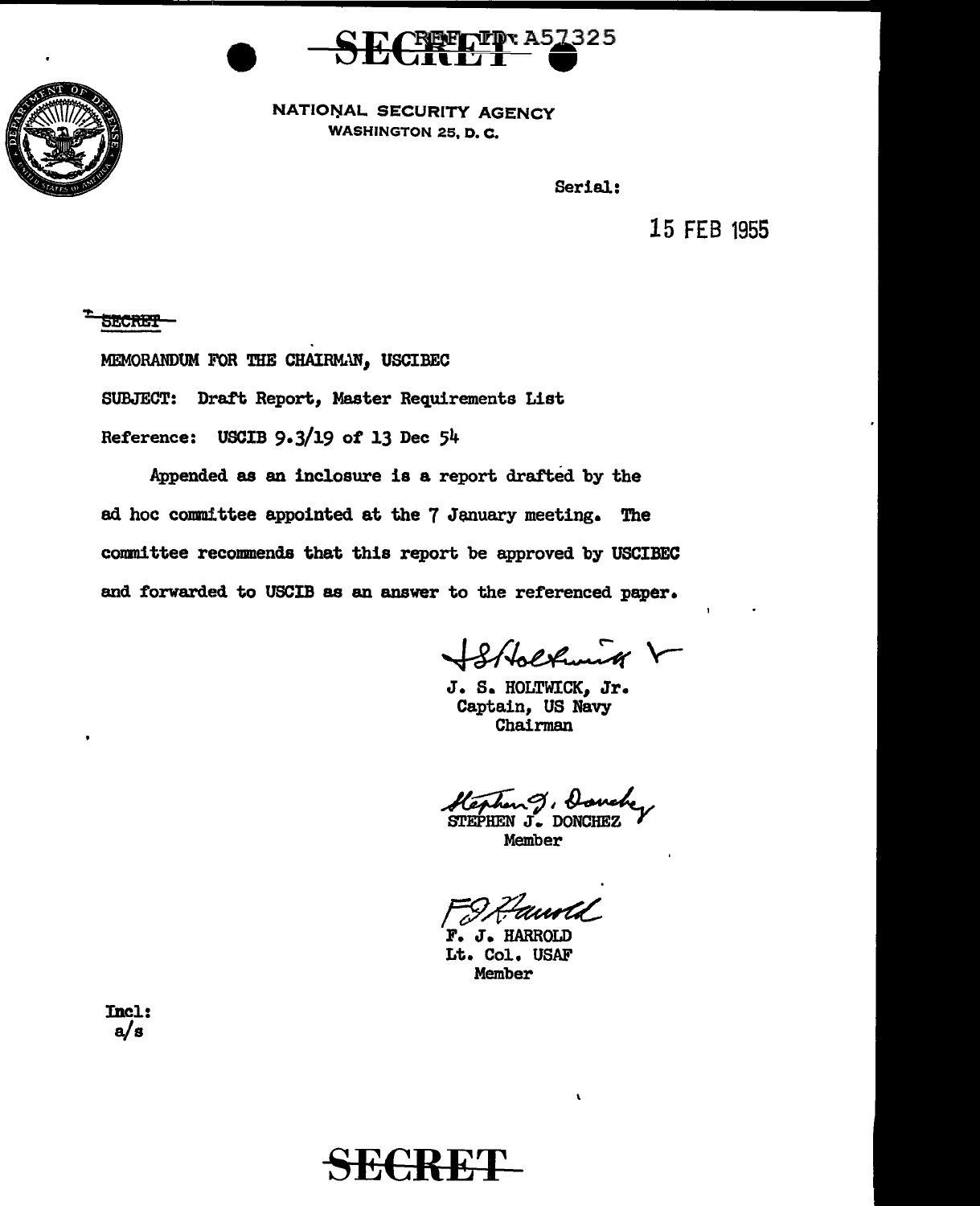#### SECRET:

MEMORANDUM FOR THE CHAIRMAN. USCIB

SUBJECT: Requirements of u. S. Intelligence Agencies for Information from COMINT Sources

SECRETP:<sup>A57325</sup>

1. The Executive Committee has considered the subject matter in its various facets, as directed in the 10 December meeting of the Board, and recommends that the problem be resolved as outlined in the succeeding paragraphs of this document, and the tabs thereto.

2. Underlying the entire problem is the basic question of how to use most efficiently and effectively a "common-user" collection facility with a broad, but sttll not unlimited, potential for obtaining information of relatively higb intelligence value.

3· The Executive Committee feels that this problem can best be solved by establishing a means whereby USCIB provides the Director, NSA, with authoritative guidance in carrying out his function as a collector of intelligence information from COMINT sources. It feels that this guidance should be in two forms: basic guidance in the form of a USCIB approved list of the information required by the national intelligence community for which COMINT has been assiened the responsibility of producing (hereinafter referred to as the COMINT REQUIREMENTS LIST); and supplemental guidance whereby interpretation or ampljfication of' the basic guidance, and periodic shifts of emphasis or interest therein, can be provided in a manner which will insure accurate communication of consumer desires to the producers of COMINT •.

4. The COMINT Requirements List must meet certain criteria. These are outlined in TAB A, as are the successive steps which this committee feels are the logical ones in order that a list meeting these criteria can be developed.

5· It is recommended that the Board approve the recommendations listed in paragraphs  $3$  and  $4$  of TAB A, and request or direct, as appropriate, the organizations designated therein to implement them.

6. After USCIB has approved and delivered to the Director, NSA, its guidance in the form of the before-mentioned list, it is necessary that an implementing plan be developed. The Executive Committee feels that preparation of this plan is properly the responsibility of the Director, NSA. We therefore recommend that after preparation of the COMINT Requirements List, USCIB forward it to the Director, NSA, together with a request that he (1) Prepare an Implementing Plan (2) Forward it to the USCIB for review and approval (3) Advise the USCIB of what provisions he has made to carry out paragraph 2 h. of NSCID No. 9.

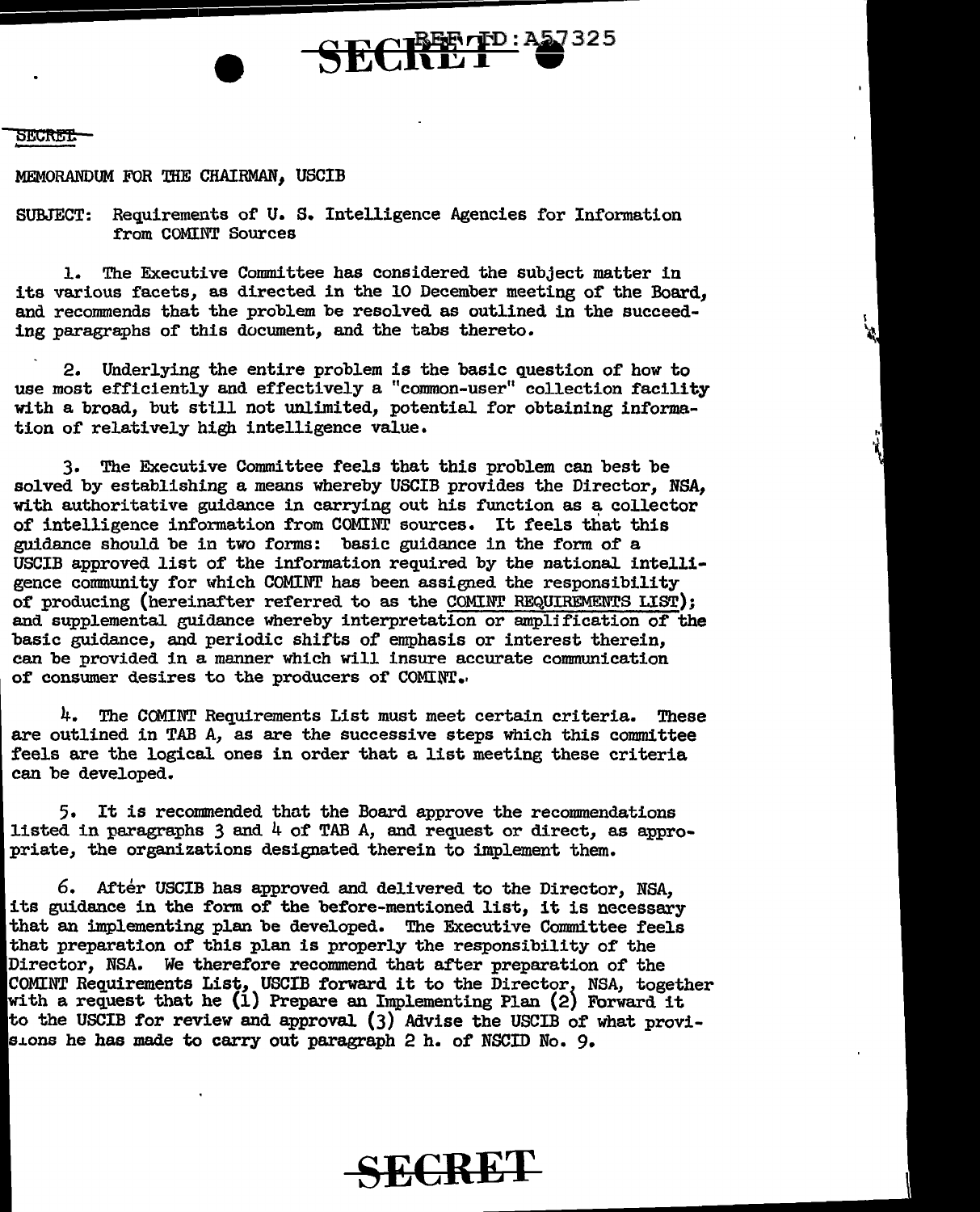SECREP

7• It is apparent that any·increase of emphasis on any requirement or imposition of any new requirement, will normally require a corresponding decrease in the effort committed against some other requirement since it would be obviously impractical, inefficient, and wasteful for the Director, NSA to hold in reserve any of his COMINT resources for such contingencies. This Committee has therefore provided, in TAB A, for such changes in USCIB's basic guidance. In TAB B, the Committee proposes a mechanism for providing the SUpplemental Guidance mentioned in paragraph 3 above, and recommends that the USCIB approve . and implement this plan.

CREETIN A5

8. *As* a final step in the cycle of relations between consumer and producer, NSA should prepare, after a suitable period has elapsed since approval of its Implementing Plan, a clear and understandable progress report to USCIB concerning conformity with, and fUlfillment of, the guidance received; the adequacy, in form and substance, of his basic guidance; an appraisal of the practical working of the procedures established for supplemental guidance; the basic allocation of COMINT resources; and an estimate of the additional resources required to improve the amount and quality of information produced. After study of this report, USCIB should advise the National Executive Agent what resources it considers should be made available for COMINT production in the coming year.

 $\mathbf{I}$ 

9. Subsequently, the USCIB should revise, as necessary, its basic guidance, thus initiating the recurrence of the cycle.

10. The Committee recommends that the USCIB approve the concept advanced in paragraphs 8 and 9 above, and so advise the Director, NSA.

2

## SE€RE'f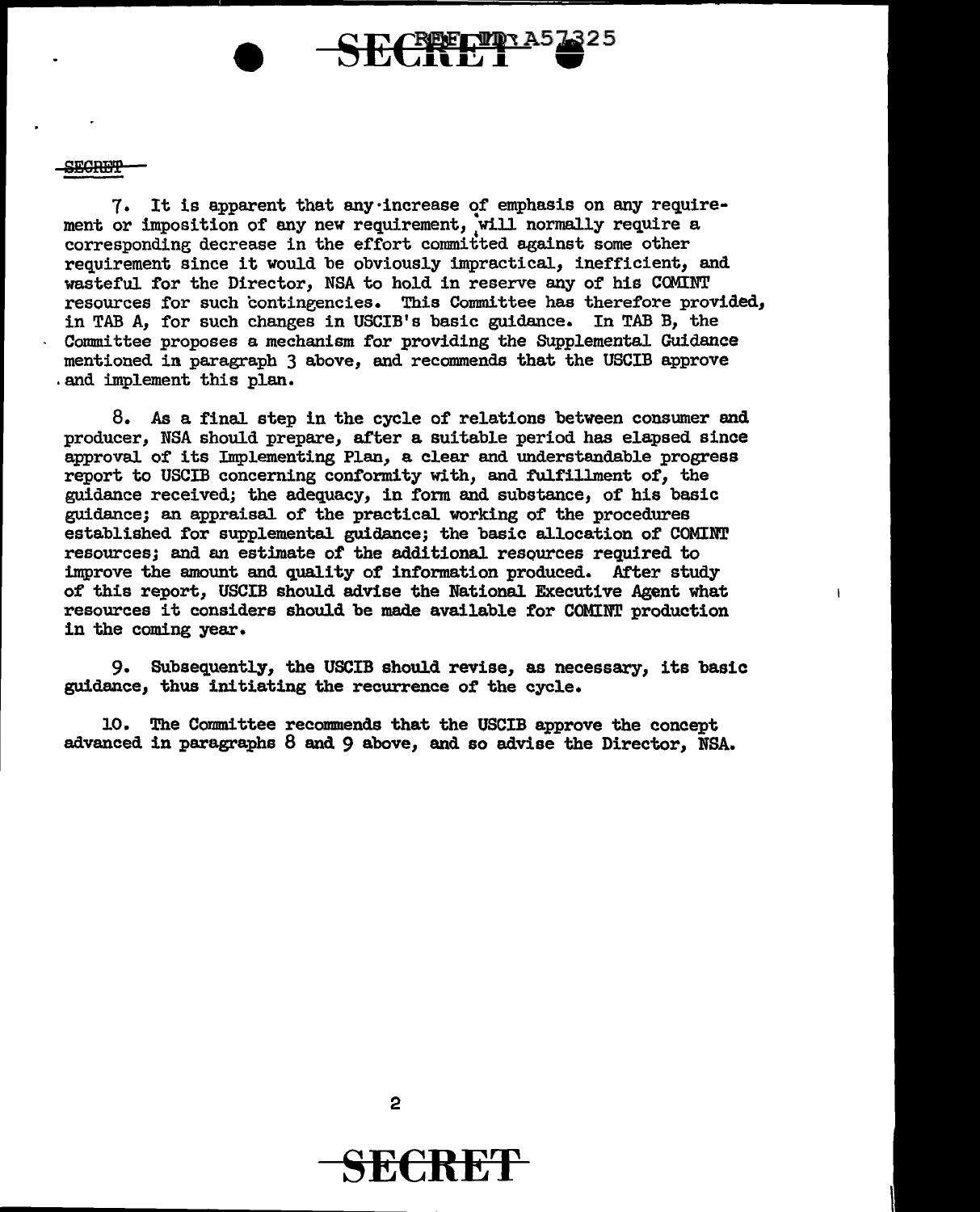



#### 'LWA

 $\frac{E}{E}$ 

÷

1. The Executive Committee is of the opinion that the COMINT Requirements List should meet the five criteria listed below in order to be satisfactory as basic guidance from the Board to the Director, NSA:

a. It should be based on, and be in consonance with, the most recent expression of National Intelligence Objectives.

b. It should not include requirements for information which are beyond, or inappropriate to, COMINT's potential capability to J>roduce.

c. It should not include requirements for information for which Intelligence needs can be satisfied by other sources.

d. It should include requirements for information which could be obtained from COMINT which is needed to complement, supplement, or corroborate that from other sources.

e. It should indicate the relative importance attached to the COMINT-produced information pertinent to each requirement, by division of the List into categorics of COMINT priority.

f. It must be quickly and flexibly responsive to changes in Nat. ional Intelligence Requirements.

2. To produce a COMINT Requirements List which would meet the criteria listed, several operations must be performed. Starting with an authoritative list of Friority National Intelligence Objectives, these successive steps are involved:

a. Producing a list of National Intelligence Requirements.

b. Integrating into this all Departmental Intelligence requirements.

c. Eliminating from this list those requirements which can be fulfilled to the satisfaction of the Intelligence Agencies by other than COMINT sources of information.

d. Evaluating the potential of COMINT as a source of information in satisfying each remaining item, and eliminating those which are beyond the capability of or inappropriate for COMINT to satisfy or which do not serve to complement, supplement, or corroborate other sources of information.

e. Dividing the resultant list into categories of relative importance in order to indicate the priority which the Director, NGA should accord to each.

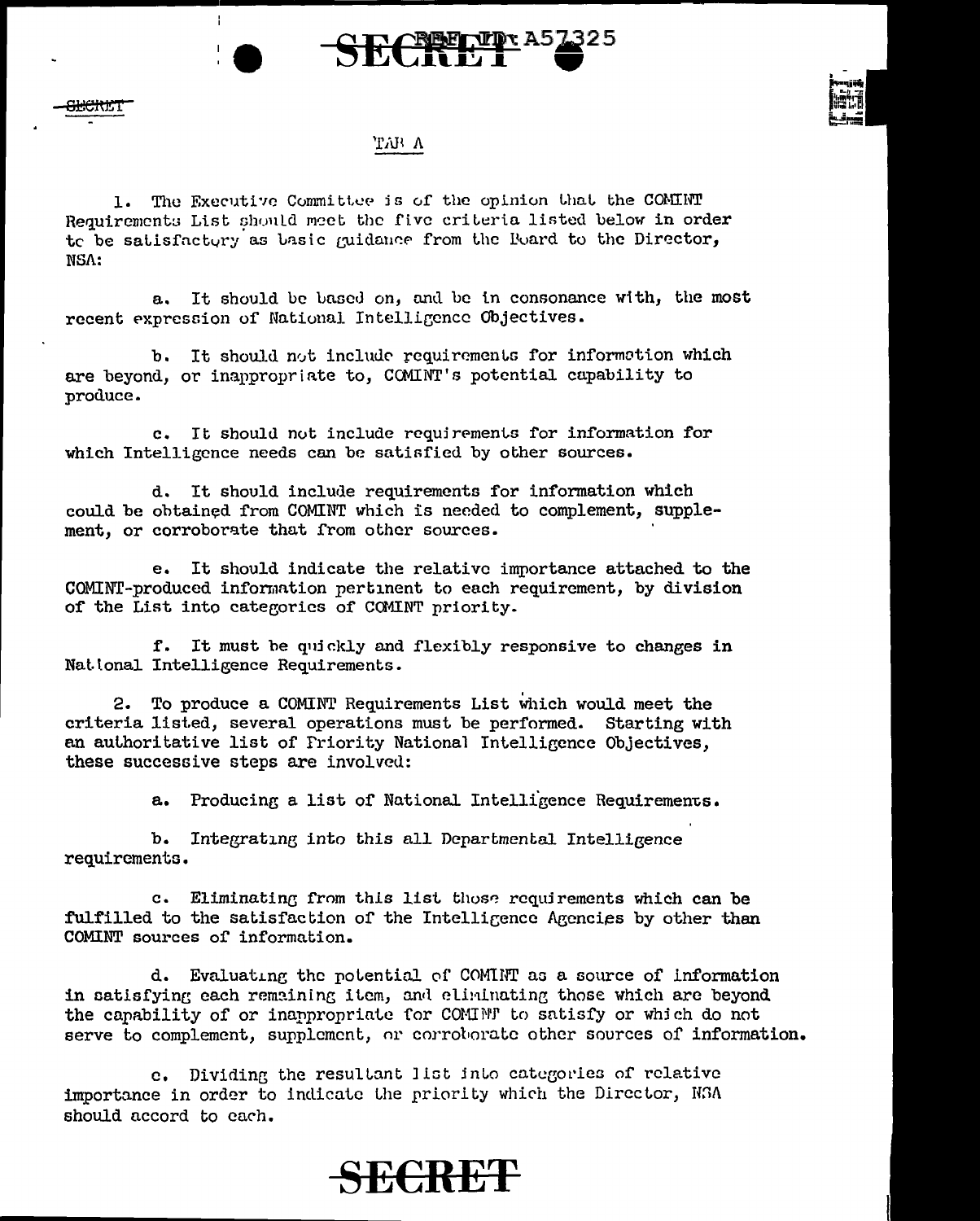SiCl.Ui!'l'

3. The Executive Committee has considered the several ways in which the above-listed steps could be accomplished, and makes the recommendations indicated after the discussion in the following subparagraphs.

a. To produce a list of National Intelligence Requirements from the current list of Priority National Intelligence Objectives (DCID  $4/4$  of  $14$  Dec  $54$ ) requires that some provision be made for requirements in support of non-priority National Intelligence Objectives, which are defined implicitly in DCID  $4/4$  as those which do not "warrant priority in relation to normal coverage." If this can be done without expending the time-consuming effort involved in spelling out a list of the nonpriority objectives themselves, it would appear profitable to adopt such a course.

SECRETTE: A57325

Recommendation: USCIB stipulate, in the carrying out of the succeeding steps in this process, that any requirement for National or Departmental Intelligence which does not clearly and directly relate to one of the Priority National Intelligence Objectives be considered to relate to a non-priority objective.

b. The Committee feels that ideally an authoritative translation of DCID  $4/4$  into Priority National Intelligence Requirements should be made by a suitable body at the direction or the Director of Central Intelligence in collaboration with the IAC agencies. However, this has not yet been done, and, since there are other means of accomplishing the desired end result, the Committee questions the need for delaying implementation of this plan until an authoritative list is available. The OIA member of USCIBEC has made available a document in which such a translation has been made.

Recommendation: USCIB accept the list prepared by the CIA member (TAB C) as a base from which a COMINT Requirements List will be derived, and seek lAC approval of this action.

c. As the next steps in the process, it is necessary that National Intelligence Requirements in support of non-priority National Intelligence Objectives be added to the list adopted in a result of the preceding recommendation, and that any requirements for infonmation needed for the production of Departmental Intelligence (NSCID  $#3$  paragraph d 1) be integrated with them.

Recomnendation: USCIB request each IAC agency, through its USCIB member, to submit a list of its requirements which fall within these categories; and

Recommendation: USCIB direct the USCIB INT CCM to combine these lists into one list to be added to the Priority National Intelligence Requirements list in order to obtain an overall all-source Intelligence Requirements List.

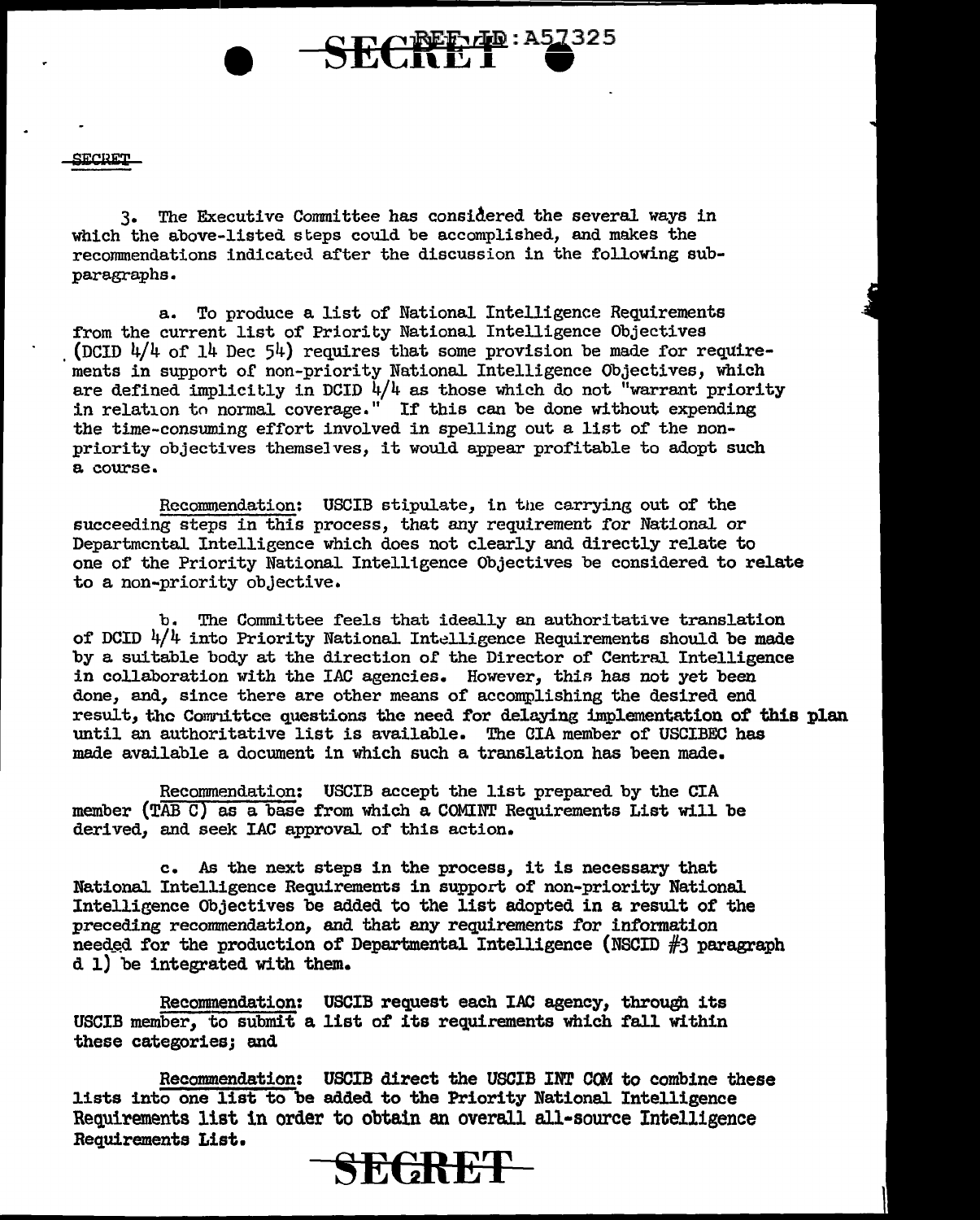#### <del>SECRET</del>

d. In order to tailor this list to fit the potential capabilities of COMINT as a source, a body competent to assess the potentialities of all sources of information is needed. The individuals comprising this body must have in aggregate not only a thorough knowledge of the peculiarities of any particular source of information, but also a thorough knowledge of the degree to which each source may be expected to fulfill a given requirement. The Committee does not feel that it is necessary that this body be empowered to assign collection tasks to other sources than COMINT, or even to recommend which specific.Non-COMINT source(s) be utilized in fulfillment of any requirement. Their task is primarily to compare COMINT versus all Non-COMINT, and determine those requirements for which COMINT is properly the primary, a complementary, a supplementary, or an inappropriate, source.

Recommendation: USCIB designate a committee of individuals having the specified competence, to review the all-source Intelligence Requirements List and (1) eliminate therefrom all requirements which COMINT has not a potential capability to satisfy or for which COMINT is not an appropriate information source; (2) eliminate therefrom all requirements which potentially are wholly within the capability of a Non-COMINT source to satisfy;  $(3)$  indicate those requirements for which COMINT is not the primary information source, but rather is used to complement, supplement, or corroborate information from other sources; and for each the deeree to which COMINT information is needed for this purpose.

e. The end product of the operation discussed in.the preceding subparagraphs will be a list of Intelligence Requirements properly assignable to COMIHT as a source of information. They will be grouped into four categories of intelligence importance, in accordance with the categories of priority of the objectives to which they relate. Those for which COMINT is not the primary source of information Will be identified, and for each of these the degree to which fulfillment is dependent upon COMINT-produced information will be indicated. In order to meet the specified criteria, those requirements for which COMINT is not the primary information source should be evaluated and compared with the others, in order that each can be weighed in terms of the relative amount of COMINT effort which 'is warranted on it, and that it can be then assigned if necessary a new category. At this point it may be desirable, or even necessary, to establish sub-categories of COMINT importance within one or more of the four categories of intelligence importance.

Recommendation: USCIB designate the State, CIA, FBI, Army, Navy, and Air Force members of USCIBEC as a Standing Group to carry out this operation.

f. The final list should be authoritatively reviewed and approved before delivery to the Director, NSA, as basic guidance.

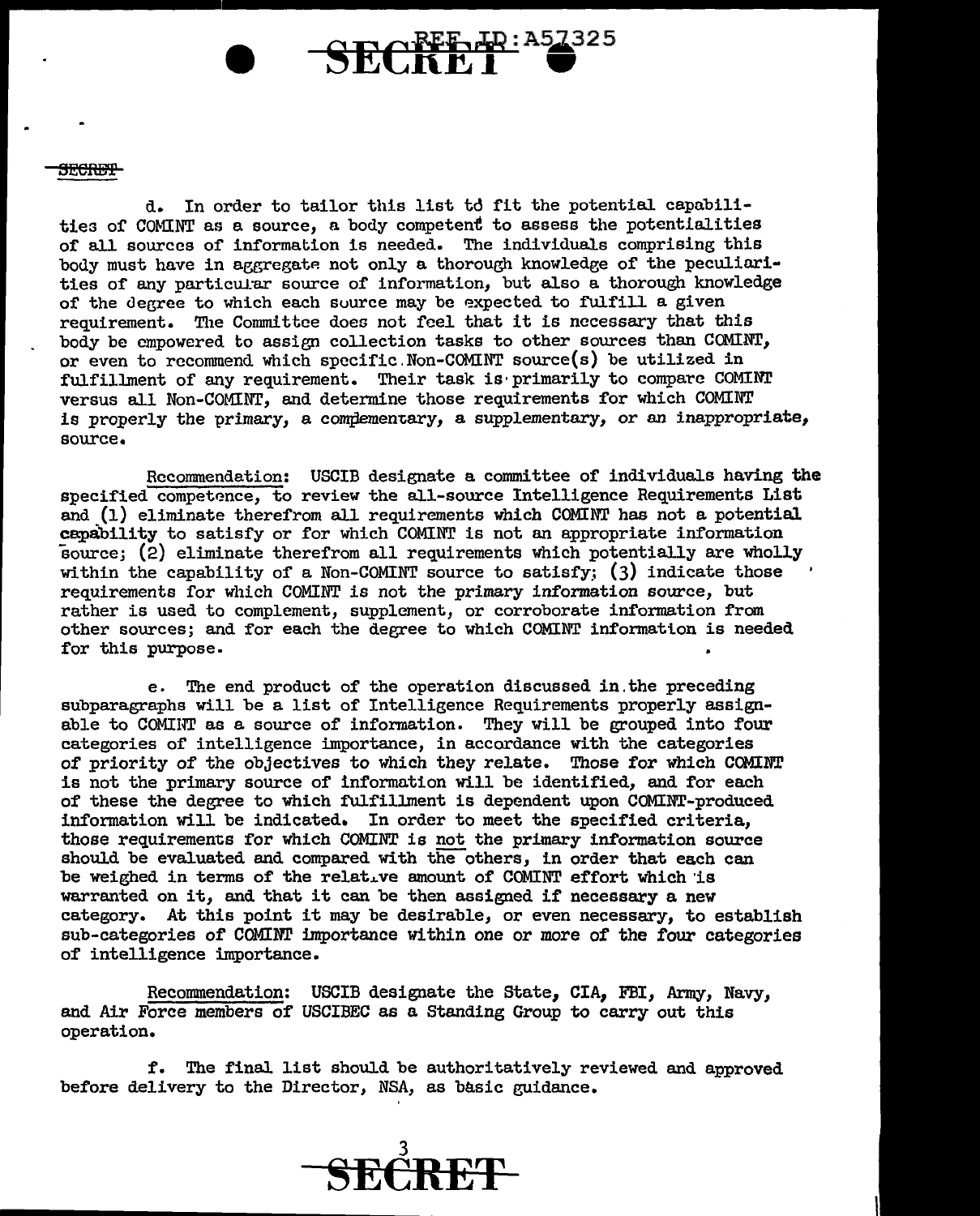#### **SECRET**

Recommendation: USCIB direct that USCIBEC review, and deliver to the Board for approval, the completed COMINT Requirements List.

SECTP: A57325

4. Provision must be made for changes in the COMINT Requirements List which are necessitated by changes in the fundamentals from which this basic guidance is derived, and which will probably not occur at the same time as the recommended periodic revision. Such changes will be of the following types:

a. Changes in the IAC list of Priority National Intelligence Objectives, either in substance, such as addition of a new objective or deletion of an objective, or both; or in priority.

b. Similar changes in National Intelligence Requirements.

c. "Crash" requirements - usually of an interim or temporary nature, which do not result from or in changes in Priority National Intelligence ObJectives or in National Intelligence Requirements.

Reconunendation: USCIB approve all changes in the COMINT Requirements List necessitated by revision of the Priority National Intelligence Objectives or of National Intelligence Requirements, of the nature described in sub-paragraphs (a) and (b) above.

Recommendation: Each USCIB member (or his alternate) be required to approve any "crash" requirement, of the nature described in sub-paragraph (c) above, which his agency imposes upon NSA, and concurrently submit this requirement to other USCIB members for approval. In stating such a requirement its priority in relation to the COMINT Requirements List must be indicated, and, if possible, its probable duration.



4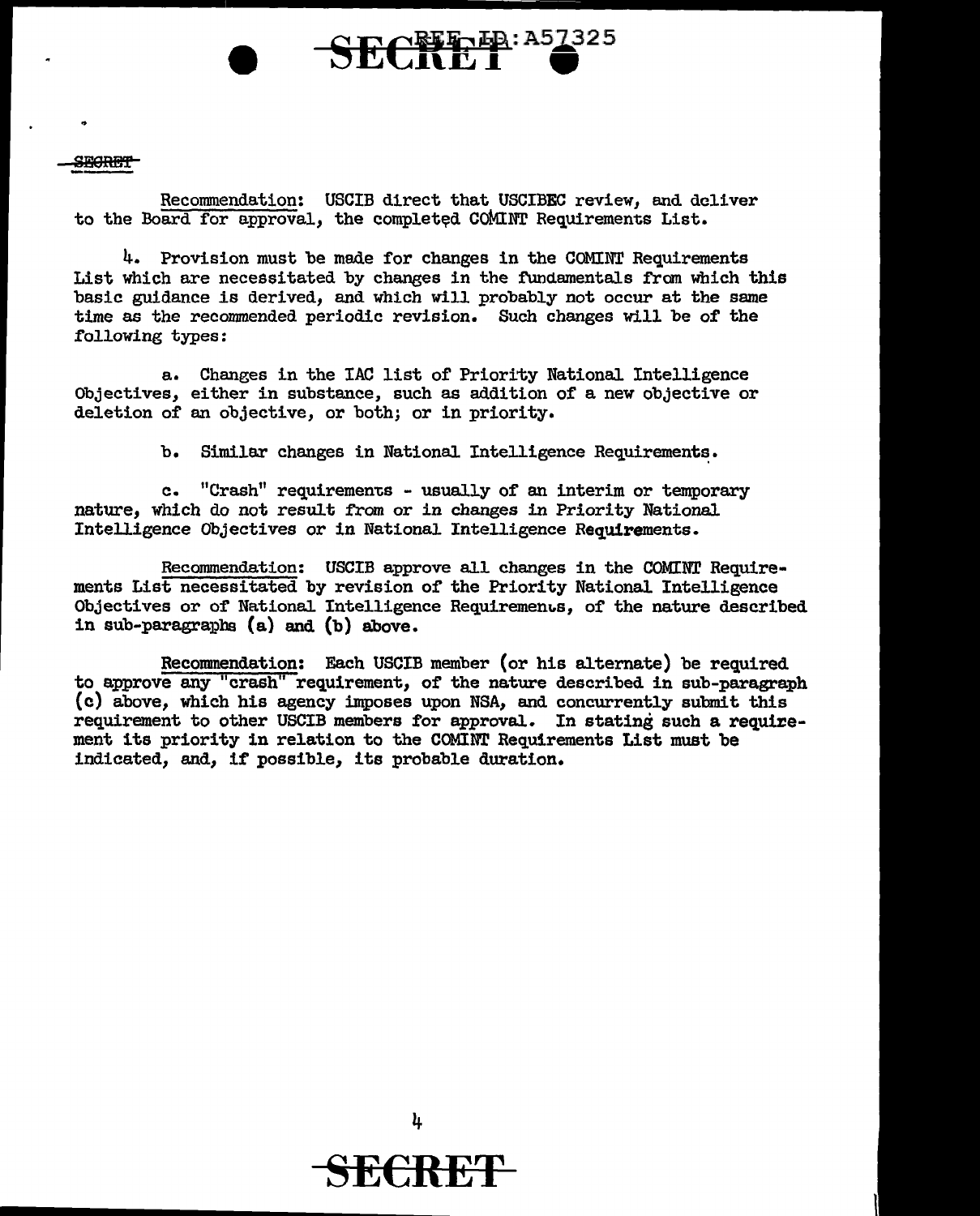# NBEET PD: A57325

#### TAB B

1. The Committee recognizes that basic guidance, in the form of a COMINT Requirement List, whether it be that described in TAB A or any other which it is feasible to produce, will necessarily state requirements more broadly and in more general terms than are usable in daily conduct of operations. The basic guidance must, and will, be of such a nature as will permit using it as a base upon which to prepare an Implementing Plan upon which Implementing Programs can be based. Some means must, however, be provided to supplement it.

2. The Executive Committee feels that the nature and scope of such supplemental guidance must be determined in light of the following factors:

a. Supplemental guidance must be consistent with the basic guidance provided by the COMINT Requirements List.

b. Supplemental guidance, in the main, will be in the form of supplemental or amplifying requirements which are originated by the USCIB intelligence agencies individually or collectively, or which are prepared at the request of the National Security Agency.

c. The mechanism designed to provide supplemental guidance must be responsive to the daily needs of the USCIB intelligence agency(s) and to the requests of the National Security Agency for advice, interpretation, and clarification.

d. Coordination of supplemental requirements among the USCIB intelligence agencies is essential in those cases where two or more agencies have a common interest in the information requested, and provision must be made to facilitate such coordination.

e. USCIB intelligence agencies should establish a joint intelligence agency facility (hereinafter called The Panel) empowered to act authoritatively on matters of supplemental guidance.

r. The National Security Agency should establish a centralized facility (hereinafter referred to as "The NSA Group"), empowered to determine authoritatively NSA's action in response to the supplemental guidance furnished by, or requested trom, the USCIB intelligence agencies.

g. Any extensive amplification of a Requirement(s) which necessitates reallocation of intercept or processing facilites must be approved by all USCIB intelligence agencies before NSA initiates implementing action.

### **SECRET**